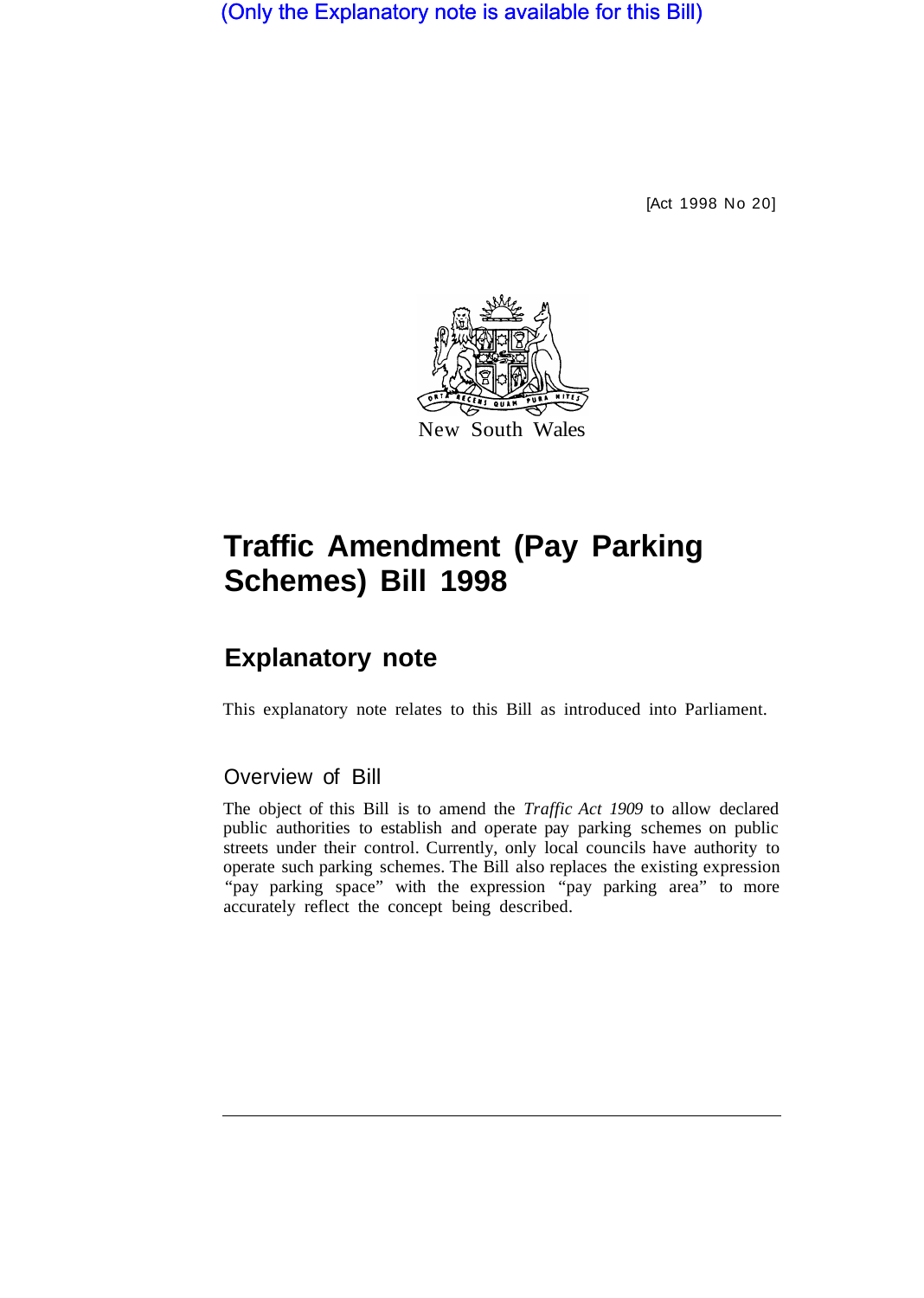Traffic Amendment (Pay Parking Schemes) Bill 1998 [Act 1998 No 20]

Explanatory note

### Outline of provisions

**Clause 1** sets out the name (also called the short title) of the proposed Act.

**Clause 2** provides for the commencement of the proposed Act (except section 4) on a day or days to be appointed by proclamation. Section 4 is to commence on the commencement of the proposed Act or the commencement of the *Traffic Legislation Amendment Act 1997,* whichever occurs later.

**Clause 3** is a formal provision giving effect to the amendments to the *Traffic Act 1909* ("the Principal Act") set out in Schedule 1.

**Clause 4** provides for all references to "public street" and "public streets" in Part 3B of the Principal Act (as amended by the proposed Act) to become references to "road or road related area" and "roads or road related areas" respectively. This reflects similar amendments made to the Principal Act by the Traffic Legislation Amendment Act 1997, as yet uncommenced.

#### **Schedule 1 Amendments**

**Schedule 1 [1]** amends the heading to Part 3B of the Principal Act to more accurately reflect the provisions of the Part.

**Schedule 1 [2]** inserts definitions of *area of operations, Authority guidelines, declared public authority, metered parking scheme, pay parking agency, pay parking area, pay parking device* and *pay parking scheme* into section 10Q of the Principal Act.

**Schedule 1 [3]** extends the definition of *parking meter* in section 10Q of the Principal Act to include meters installed by declared public authorities.

**Schedule 1 [4]** replaces the definition of *pay parking space* in section 10Q of the Principal Act. The new definition is comparable to the existing definition of *metered space.* 

**Schedule 1 [5]** and **[7]** amend the headings to Division 2 and Division 3 of Part 3B of the Principal Act, respectively, to more accurately reflect the provisions of those Divisions.

**Schedule 1 [6]**replaces section 10R of the Principal Act to extend to declared public authorities the power to establish and operate metered parking schemes in public streets under their control. Currently, only councils have this power.

**Schedule 1[8]** replaces section 10T of the Principal Act to extend to declared public authorities the power to establish and operate pay parking schemes (other than metered parking schemes) in public streets under their control. Currently, only councils have this power. Schedule 1 [8] also replaces the concept of a pay parking space with the concept of a pay parking area.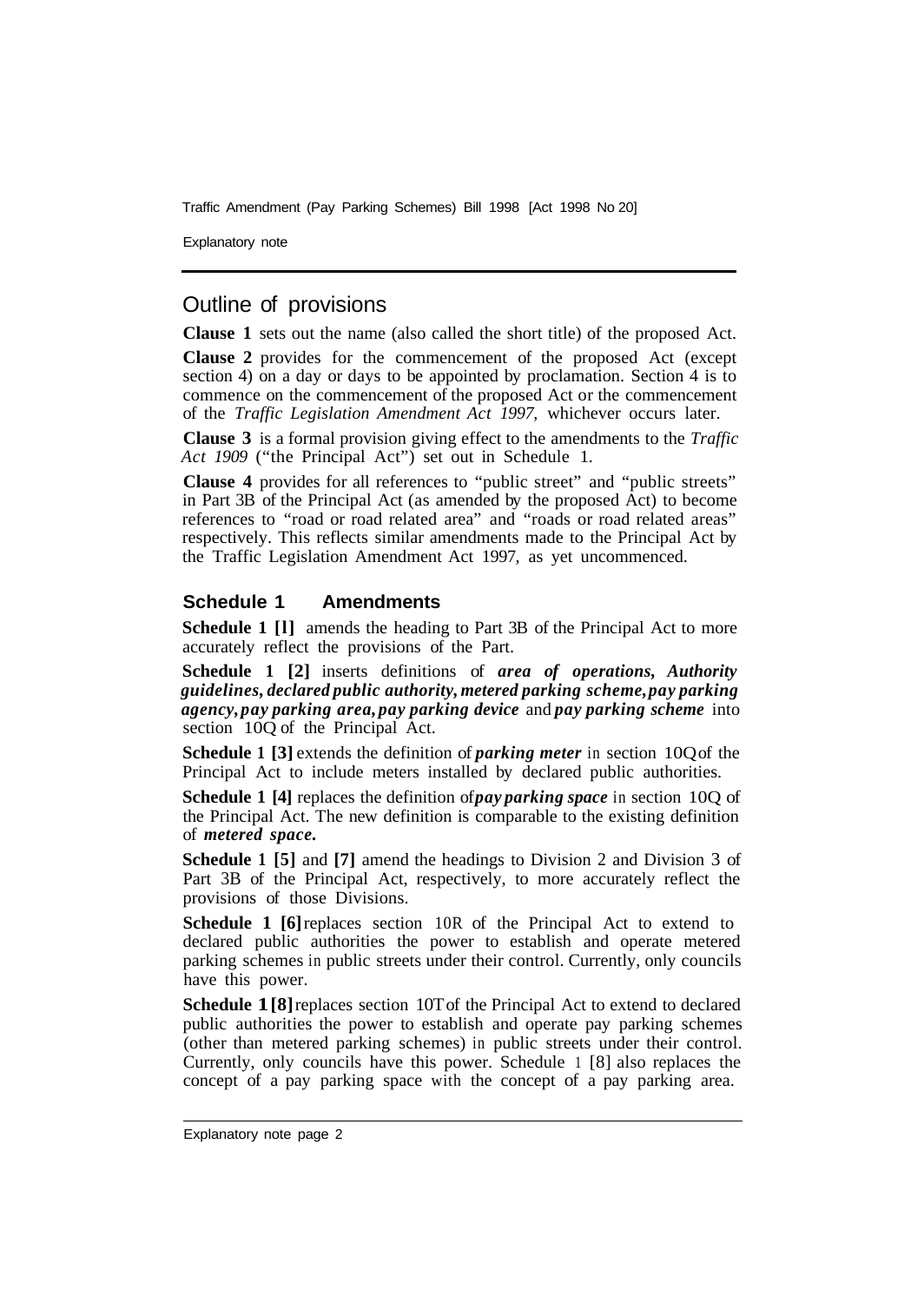Traffic Amendment (Pay Parking Schemes) Bill 1998 [Act 1998 No 20]

Explanatory note

**Schedule 1 [9]** and **[14]** replace section 10U and amend section 10VC of the Principal Act, respectively, as a consequence of the replacement of the concept of a pay parking space with the concept of a pay parking area in section 10T.

**Schedule 1 [10]** omits sections 10V and 10VA from Division 3 of Part 3B of the Principal Act and **Schedule 1 [11]** re-inserts those sections into Division 4 of Part 3B.

**Schedule 1 [11]** also inserts section 10VAA into that Division.

Proposed section 10V substantially re-enacts and amends section 10V of the Principal Act as a consequence of the amendments to sections 10R and 10T extending to declared public authorities the power to establish and operate pay parking schemes, and the replacement of the concept of a pay parking space with the concept of a pay parking area in section 10T. It has been re-enacted in Division 4 to ensure that councils and declared public authorities comply with guidelines made by the Authority in relation to metered parking. The proposed section also substantially re-enacts sections 10R (4), 10T (6) and 10U (3) of the Principal Act to continue the Authority's power to issue guidelines for the purposes of Part 3B.

Proposed section 10VA substantially re-enacts and extends section 10VA of the Principal Act to preserve any other powers of a declared public authority to provide for parking on certain land. Currently, section 10VA preserves only the powers of a council to provide for parking in a public reserve controlled by the council. The proposed section also substantially re-enacts and extends sections 10R (2) and 10T (4) of the Principal Act to permit declared public authorities to establish and operate pay parking schemes on land they do not own, but only with the consent of the owner of that land. Currently, only councils have this power. The proposed section also clarifies the nature of such a consent.

Proposed section 10VAA substantially re-enacts section 10T (3) of the Principal Act and extends it to provide that declared public authorities may also establish and operate two or more pay parking schemes over the same part of a public street. In such a situation, only one parking fee is payable.

**Schedule 1 [12]** and **[13]** amend section 10VC of the Principal Act as a consequence of the amendments to sections 10R and 10T extending to declared public authorities the power to establish and operate pay parking schemes.